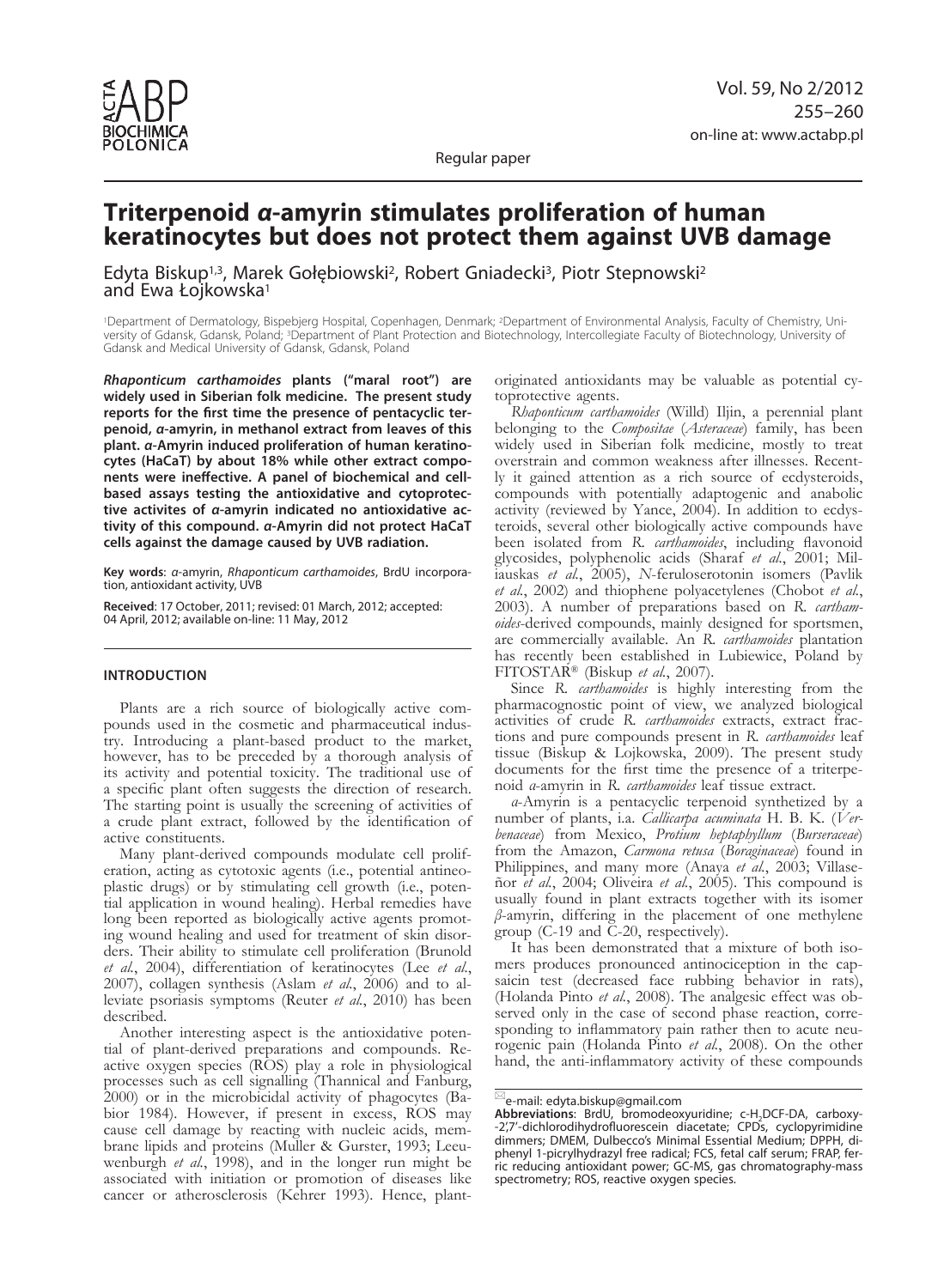measured in carrageenan-induced mouse paw edema test seemed to be very low (Villaseñor *et al.*, 2004). A mixture of *α-* and *β*-amyrin isomers protects liver against acetaminophen-induced injuries (Oliveira *et al.*, 2005) and ameliorates l-arginine-induced acute pancreatitis (Melo *et al.*, 2010). *α*-Amyrin esters were also reported to exhibit significant biological activity, namely cytotoxic (Barros *et al.*, 2011) and anti-inflammatory (Akihisa *et al.*, 2010).

Having confirmed the presence of *α*-amyrin in *R. carthamoides* leaf tissue, we focused on analyzing its biological activities.

## **Materials and Methods**

**Plant material and extraction procedure.** *Rapon-ticum carthamoides* leaves were obtained from the FITO-STAR<sup>®</sup> plantation in Lubiewice (Kujawsko-pomorskie vojvodship), Poland. Voucher specimens are deposited at the Intercollegiate Faculty of Biotechnology, UG and MUG. Plant secondary metabolites were extracted by 30-min. sonication (PolSonic) in methanol (1g dry leaves powder in 20 ml). Plant residue was removed by filtration through double Whatman filter paper (no. 1) and methanol was evaporated, using a vacuum rotary evaporator. Extract was weighed and dissolved in methanol again (4 ml).<br>Detection of amyrin by gas chromatography com-

bined with mass spectrometry (GS-MS). Samples were dried under nitrogen and silylized with 100  $\mu$ I of a mixture of bis(trimethylsilyl)acetamide and chlorotri- methylsilane (99:1; Sigma Aldrich) for 24 h at 25°C. The analyses were carried out on a Clarus 500 (Perkin Elmer) gas chromatograph equipped with a split ratio of 1:30 for the injection port and direct connection to a FID. An RTX 5 column (30 m  $\times$  0.25 mm i.d., film thickness 0.1 μm) was used. The carrier gas was argon. For reli- able analysis, the injector and detector temperatures were 310°C. The following temperature program was applied: 100–310°C, rate 4°C/min. Mass spectra (70 eV) were recorded on a SSQ 710 mass spectrometer (Finnigan). The samples were introduced through a Hewlett-Packard 5890 gas chromatograph equipped with the same col- umns and under the same chromatographic conditions as for the GC analysis but with helium as carrier gas. The ion source was maintained at 220°C. The identification *α*-amyrin was based on the mass spectrum and retention time.

**Cell culture conditions.** HaCaT cells (spontaneously immortalized human keratinocytes, originally provided by Dr. M.R. Pittelkow; Mayo Clinic, Rochester, MI, USA. were grown in DMEM GlutaMAX (Gibco) medium, supplemented with 10% fetal calf serum (FCS; Gibco). After reaching about 70–80% confluence cells were harvested by trypsinization and seeded at a density 105 cells per flask. The medium was exchanged twice a week.

**Methylene blue assay** (Faurschou *et al.*, 2008). Cells were seeded in 24-well plates at 105 cells/well and let to attach overnight. *α*-amyrin (Sigma), dissolved in 2-propanol, was added to the final concentration of 10, 20 or 40 μg/ml and cells were incubated for 24 or 48 h. Final 2-propanol concentration was  $0.8\%$  v/v in all assays, and it did not affect cell viability. After time periods indicated cells were fixed in 0.4% formaldehyde and stained with methylene blue (Merck) for 20 min. Cells were then washed with distilled water and lysed in 0.1 M HCl and relative protein content was determined spectrophotometrically at the 595 nm.

**Clonogenic assay** (Faurschou *et al.*, 2008, modified). Cells were seeded in 6-cm diameter Petri dishes at a density of 200 cells/dish and let to attach overnight. α-Amyrin (Sigma), dissolved in 2-propanol, was added to the final concentration of 5, 10 or 20  $\mu$ g/ml and cells were incubated for 10 days. After time periods indicated cells were fixed in 0.4% formaldehyde and stained with methylene blue (Merck) for 20 min. Cells were then

washed with distilled water and colonies were counted.<br>**Bromodeoxyuridine** (BrdU) incorporation as**say.** Cells were seeded in 6-well plates at  $4 \times 10^5$  cells/<br>well and let to attach overnight. After 24 h of incubation with *α*-amyrin (10, 20, 40 μg/ml) cells were pulsed for 20 min with 10 μM BrdU and fixed in ice-cold 70% ethanol for at least 20 hr. Then, cells were washed with PBS, incubated in 2 M HCl for 30 min, washed in neutralizing buffer (0.2 M Na<sub>2</sub>B<sub>4</sub>O<sub>7</sub>, pH 8.5) and resuspended in dilution buffer (0.5% Tween 20 and 0.5% bovine serum albumin in PBS) prior to the addition of anti-BrdU mouse antibodies (Becton Dickinson). Goat antimouse antibodies labeled with Alexa-Fluor 488 (1:1000; Invitrogen) were applied as secondary antibodies. DNA man Coulter). The percentage of BrdU-positive cells was determined by flow cytometry analysis (Beckman Coulter). BrdU incorporation rate (FL1) was plotted versus cellular DNA content (FL3) using Cell Lab Quanta™ software.

## **Antioxidant activity**

**DPPH assay.** The ability of *α*-amyrin to scavenge the diphenyl 1-picrylhydrazyl (DPPH) free radical was quantified as described by Konczak-Islam *et al.* (2003). Results are expressed as  $IC_{50}$ , which is the concentration of the analyte able to scavenge 50% of the DPPH free radical. Ascorbic acid (Sigma) and *α*-tocopherol (MP Bio-chemicals, Inc.) were used as positive controls (hydro-<br>philic and hydrophobic, respectively).

**FRAP assay.** Total antioxidant potential of α-amyrin was evaluated using the FRAP assay (ferric reducing an- tioxidant power), according to the protocol of Benzie and Strain (1996). In this assay ability of a compound to reduce ferric ( $Fe^{3+}$ ) to ferrous ( $Fe^{2+}$ ) ions is estimated, with the use of an indicator dye (2,4,6-tripyridyl-*S*triazine). Results are expressed as  $IC_{50}$ , which is the concentration of the analyte that reduces 50% of the ferric ions. Ascorbic acid and *α*-tocopherol were used as positive controls

**Scavenging of intracellular reactive oxygen species (ROS).** Cells were seeded in 24-well plates at 105 cells/ well and let to attach overnight. After 2-hr incubation with *α*-amyrin (final concentration 20 μg/ml) cells were washed with PBS and loaded with 50 mM carboxy-2',7' dichlorodihydrofluorescein diacetate (c-H<sub>2</sub>DCF-DA; Sigma) dissolved in DMSO (final DMSO conc.  $0.5\%$  v/v) for 30 min. Then cells were washed and ROS generation was induced by exposition to UVA radiation  $(5 \text{ kJ/m}^2)$ for 15 min.). ROS generation was measured indirectly as the fluorescence of oxidized derivative of c-H<sub>2</sub>DCF (485) /538 nm Ex/Em), by a microplate reader (Wallace Victor 1420) and expressed as a fold increase calculated versus the control (vehicle-treated non-irradiated cells).

#### **Protection against UVB irradiation**

Cells were seeded in 60-mm diameter Petri dishes at the density 105 cells/plate (for cyclopyrimidine dimers – CPDs – measurement) or in 24-well plates at  $10^4$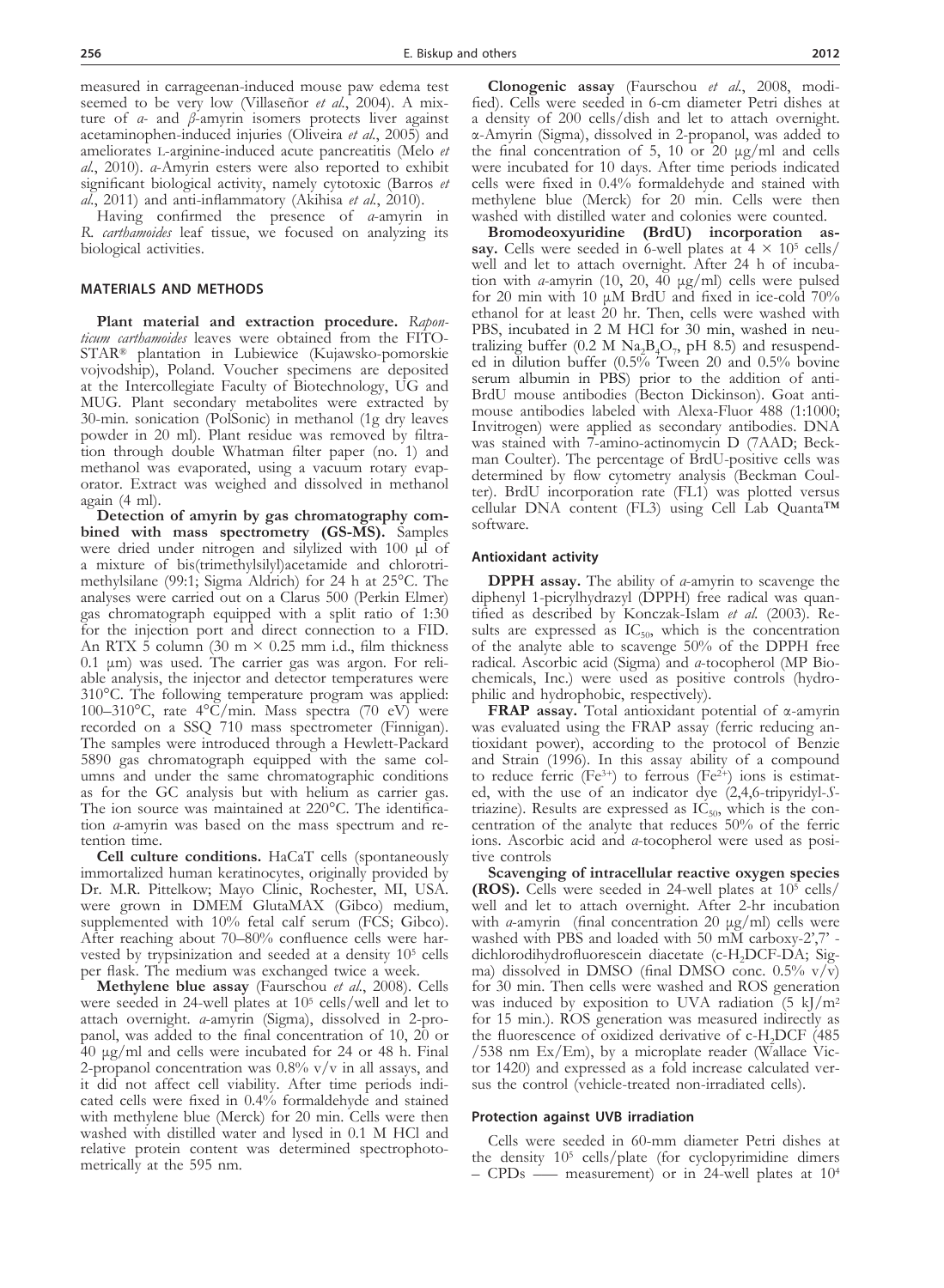**Table 1. Influence of α-amyrin on proliferation of HaCaT cells, measured as changes in total protein content (methylene blue assay), ability to form cell colonies following treatment (clonogenic assay) and to incorporate BrdU (measured by means of flow cytometry, with the use of specific antibodies).** 

| Concentration of         | Total protein content<br>(% of control) |                | Colony forming ability | BrdU incorporation |                  |
|--------------------------|-----------------------------------------|----------------|------------------------|--------------------|------------------|
| $\alpha$ -amyrin (µg/ml) |                                         |                | (% of control)         | (% total)          | (% of control)   |
|                          | Incubation time                         |                |                        |                    |                  |
|                          | 24 h                                    | 48 h           | 10 days                | 24 h               |                  |
| 0                        | $100+9.0$                               | $100+6.0$      | $100 + 8.6$            | $48.8 + 3.2$       | $100.0 \pm 6.6$  |
| 5                        | <b>NA</b>                               | <b>NA</b>      | $99.4 + 7.0$           | $52.9 + 0.8$       | $108.4 \pm 1.6$  |
| 10                       | $110.9 \pm 14.3$                        | $107.4 + 7.9*$ | $110.3 + 7.4$          | $56.3 + 3.6*$      | $115.3 + 7.3*$   |
| 20                       | $111.0 \pm 13.8*$                       | $116.9 + 9.1*$ | $100.1 + 5.2$          | $57.8 \pm 1.1*$    | $118.4 \pm 2.2*$ |
| 40                       | $104.1 \pm 5.5$                         | $117.4 + 7.5*$ | <b>NA</b>              | <b>NA</b>          |                  |

Asterisk (\*) indicates a value statistically different from the control (*p*<0.05); NA, not analyzed

cells/well (for caspase 3/7 activation measurement) and let to attach overnight.

*α*-Amyrin (20 μg/ml) was added to the culture medium 2 h before the UVB irradiating or (in the case of apoptosis assay) also immediately after treatment. Cells were irradiated with UVB light at an intensity of 10 mJ/  $\text{cm}^2$  (for CPDs measurement) or 20 mJ/cm<sup>2</sup> (for caspase 3/7 activation measurement).

CPDs quantification by ELISA. Genomic DNA was isolated either immediately after irradiation or 24 h later, using Invisorb Spin Cell Mini Kit (Invitek). DNA concentration and purity was estimated spectrophotometrically (NanoDrop® ND-1000). Subsequently CPDs were detected by ELISA with the use of specific antibody, as described elsewhere (Faurschou *et al.*, 2008). Briefly, DNA samples were denaturated at 100°C for 10 min and then rapidly chilled on ice. Denaturated DNA solution (1 μg) was transferred into a 96-well plate precoated with 0.003% protamine sulphate. Plates were incubated in 37ºC until completely dry, rinsed with distilled water thrice and dried again.

Unspecific antibody-binding sites were blocked with 2% FCS solution and anti-CPDs antibody was added (MBL International). After washing, the plates were in-<br>cubated with biotin- $F(ab)^2$  fragment of anti-mouse IgG<br>(HbL) (Invitrogen) followed by treatment with peroxidase-streptavidin (Invitrogen) and incubation with the *o*-phenylene diamine substrate solution. Reaction was stopped by the addition of 2 M  $H_2SO_4$ . The absorbance was determined at 492 nm (Wallace Victor 1420).

Quantification of apoptosis. After UVB treatment cells were incubated for 4 hr in the DMEM medium without phenol red (Gibco). UVB-incuded cell death was quantified with the Caspase-Glo 3/7 (Promega Corporation) kit according to manufacture's instructions. Luminescence was measured using a microplate reader (Wallac Victor 1420).

**Statistical analysis.** All experiments were performed in triplicates. One-way analysis of variance was per- formed with the use of GraphPad Prism 4 program, and *p*<0.05 value was considered as statistically significant.

## **Results and Discussion**

In the present work *α*-amyrin production in *R. cartham- oides* plant tissue is documented for the first time. The mass spectrum of the trimethylsilyl derivative showed characteristic ions at  $m/z$  189 and 203 in addition to the base peak at *m/z* 218 and a molecular ion at *m/z* 498 (Fig. 1). The amount of *α*-amyrin detected by means of GC-MS analysis was  $597.55\pm38.2$   $\mu$ g/g dry weight.

The aim of the study was to elucidate if the biological activity of *R. carthamoides* extracts may be attributed to the presence of *α*-amyrin. According to the literature, *α*-amyrin can be considered cytotoxic (Chaturvedula *et al.*, 2004; Chung *et al.*, 2009). However, contrary to expectations, our preliminary investigations indicate its ability to actually stimulate cell proliferation.

Subsequently we investigated the effect of *α*-amyrin on survival and proliferation of eukaryotic cells, as well as its antioxidant potential and ability to protect against cell damage by UVB radiation.

HaCaT cells, non-tumorigenic, spontaneously immortalized human keratinocytes were used as a model. They are both easy to maintain and closely resemble normal keratinocytes. Even after multiple passages HaCaT cells retain the ability to proliferate and differentiate (Boukamp *et al.*, 1988). These characteristics make them a valuable model for studying the ability of the tested compounds to induce wound-healing processes.

In the first part of our studies, testing the direct *α*-amyrin effect on cell growth, three methods were applied: methylene blue assay (in order to screen for po- tential *α*-amyrin cytotoxicity), clonogenic assay (to check ration analyzed by flow cytometry (to estimate cell pro- liferation rate).

The short-term (24 h and 48 h) influence of *α*-amyrin lene blue assay. There was no decrease in the cell viabil-



**Figure 1. Mass spectrum (70 eV) of trimethylsilyl derivative of α-amyrin (C30H50O), from** *R. carthamoides* **leaves. Inset: structure of α-amyrin.**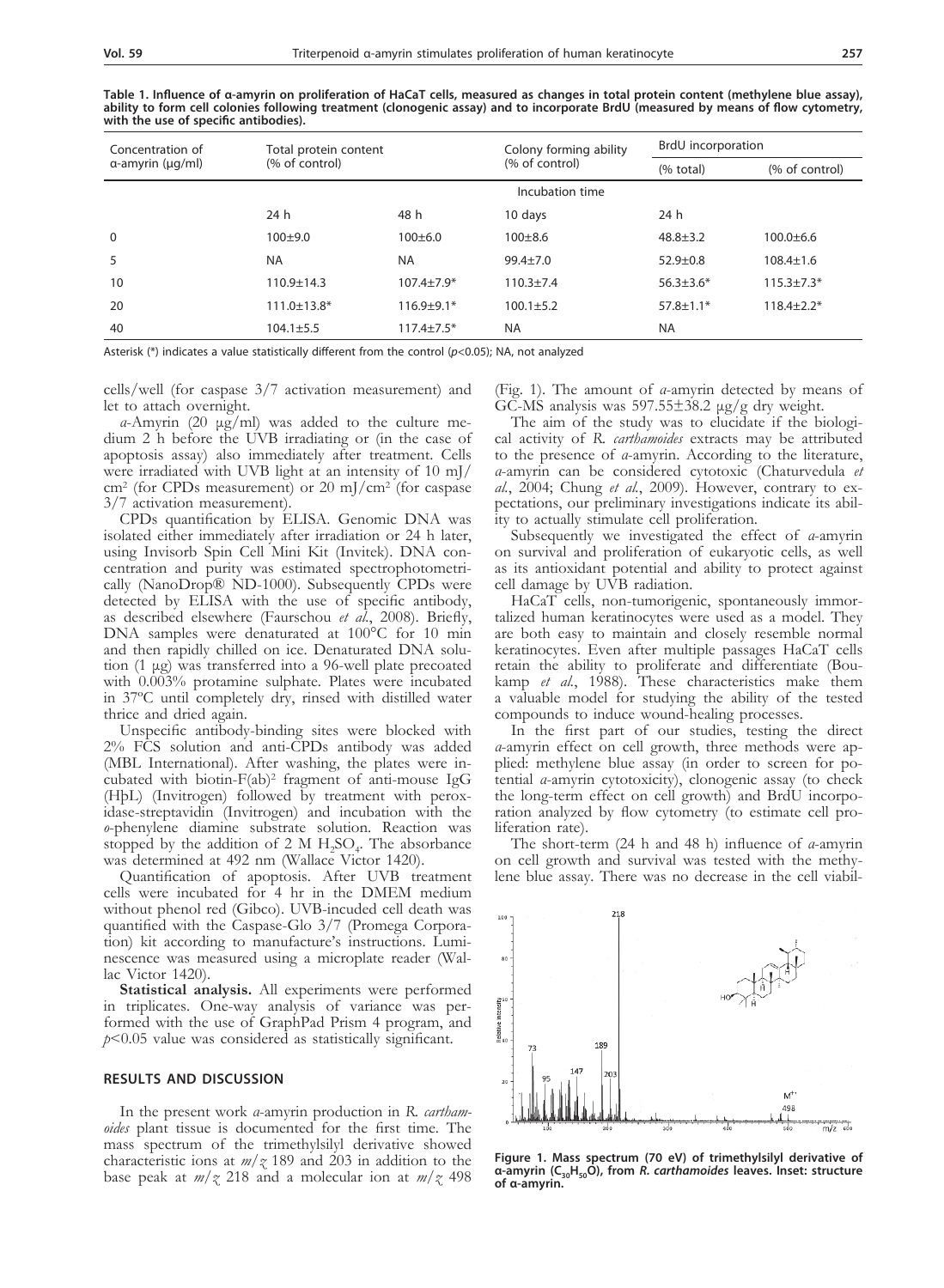

**Figure 2. α-Amyrin influence on DNA synthesis measured by BrdU incorporation by HaCaT cells.**  Result of one representative experiment is shown. Percentage of BrdU-positive cells in: **(A)** vehicle control (0.8% propanol) **(B)** 5 μg/ml α-amyrin, **(C)** 10 μg/ml α-amyrin, **(D)** 20 μg/ml α-amyrin.

ity within the range of *α*-amyrin concentrations tested; from 10 to 40  $\mu$ g/ml (Table 1). On the contrary, after a 48-h incubation a statistically significant (*p*<0.05) enhancement of cell growth was observed (Table 1).

The potential toxic/growth inhibitory effect of a longtime (10 days) *α*-amyrin treatment was tested using the clonogenic assay. No perturbations in colony forming were observed over the whole experiment (Table 1).

In order to confirm ability of *α*-amyrin to stimulate cell proliferation, observed previously in the methylene blue assay, the BrdU incorporation rate by HaCaT cells was analyzed by flow cytometry. In accordance with earlier findings HaCaT cell growth increase by ca. 15–18% was observed after 24 h of incubation with *α*-amyrin (Table 1 and Fig. 2). At the same time no alterations in cell cycle distribution were observed (data not shown).

An ability to stimulate growth of keratinocytes (as well as fibroblasts) by plant-derived components was observed earlier for *Phyllanthus muellerianus* (Kuntze) Exell aqueous extract and its active constituents, geraiin and furosin. The rate of BrdU incorporation by cells grown in in medium with reduced serum content was almost doubled following geraiin or fucosin treatment, with cell viability being ca. 40% higher, compared to the control. The same compounds promoted keratinocyte differentiation, upregulating the synthesis of cytokeratins and involucrin (Agyare *et al.*, 2010). Promotion of keratinocytes growth was also caused by a pomegranate seed oil (Aslam *et al.*, 2006) and acidic subfractions of *Hibiscus sabdariffa* L. polysaccharides (Brunold *et al.*, 2004). The postulated mechanism was activation of membrane-associated growth receptors, eg. KGFR, EGFR InsR (Brunold *et al.*, 2004).

Various terpenoids were also reported to influence cell proliferation. The triterpenoid uvaol (at low doses, ca. 12.5 μM) and maslinic acid (up to 100 μM) increased the proliferation rate of MCF-7 cells by between 20 and 40%. A marked growth stimulation was seen already after 24 h of incubation (Allouche *et al.*, 2011). Lupeol, isolated from *Leptodenia hastate,* and its ester derivatives, i.e lupeol hemisuccinate and, to a lower extent, lupeol palmitate and acetate had a stimulatory effect on human epidermis cell proliferation (Nikiéma *et al.*, 2001).

It should be mentioned that *R. carthamoides* extracts exhibit a significant antioxidative potential (Koleckar *et al.*, 2010) and hence the antioxidant activity of the triterpenoid *α*-amyrin was evaluated. Two biochemical assays (DPPH and FRAP) were applied and a cell model, in which the ability of *α*-amyrin to scavenge intracellular ROS induced by UVA irradiation was analyzed. Ascorbic acid, a well-known antioxidant, was used as a positive control. Both those biochemical assays gave negative results, indicating that *α*-amyrin exhibits no direct antioxidant activity (Table 2). This is not surprising, as *α*-amyrin lacks structures mostly related to the antioxidant activity of a compound, such as *o*-dihydroxybenzene (catechol) structures (present for example in flavonoids; Lu & Foo, 2001) or 6-hydroxychroman rings (found in tocopherols; Prieto *et al.*, 1999). At the same time the level of intracellular ROS, induced by UVA irradiation, was not decreased following *α*-amyrin pre-treatment. This observation confirms that *α*-amyrin cannot interact directly with ROS. On the other hand, some compounds not recognized as potent antioxidants (eg. sesquiterpene lactones), are able to alter the cell redox status indirectly by influencing cellular antioxidant mechanisms. The latter may be achieved for example by inducing such pathways as Nrf2/ARE (Umemura *et al.*, 2008) or modifying the activity of antioxidant enzymes like glutathione peroxidase (GPx), glutathione reductase (GR), catalase (CAT) or su-

**Table 2. Antioxidant activity of α-amyrin analyzed with the use of biochemical assays (DPPH and FRAP) and a cell model (scavenging of intracellular ROS induced by UVA irradiation)**

| Method applied                                          | DPPH assay              | FRAP assay              | Intercellular ROS scavenging                        |
|---------------------------------------------------------|-------------------------|-------------------------|-----------------------------------------------------|
| Compound analyzed                                       | $IC_{50}$ ( $\mu$ g/ml) | $IC_{50}$ ( $\mu$ g/ml) | Fold increase vs. control<br>(non-irradiated cells) |
| α-amγrin                                                | >150                    | >150                    | $2.42 \pm 0.18$                                     |
| ascorbic acid (hydrophilic positive control)            | $5.6 + 4.7$             | $3.9 \pm 0.5$           | $2.09 \pm 0.15$ *                                   |
| a-tocopherol (hydrophobic positive control)             | $10.8 + 3.6$            | $20.9 + 2.8$            | N <sub>D</sub> a                                    |
| vehicle treated, irradiated cells<br>(negative control) |                         |                         | $2.38 + 0.04$                                       |

Asterisk (\*) indicates a value significantly different from the control (*p*<0.05). adue to the low α-tocopherol solubility in cell medium, its ROS scavenging potential was not determined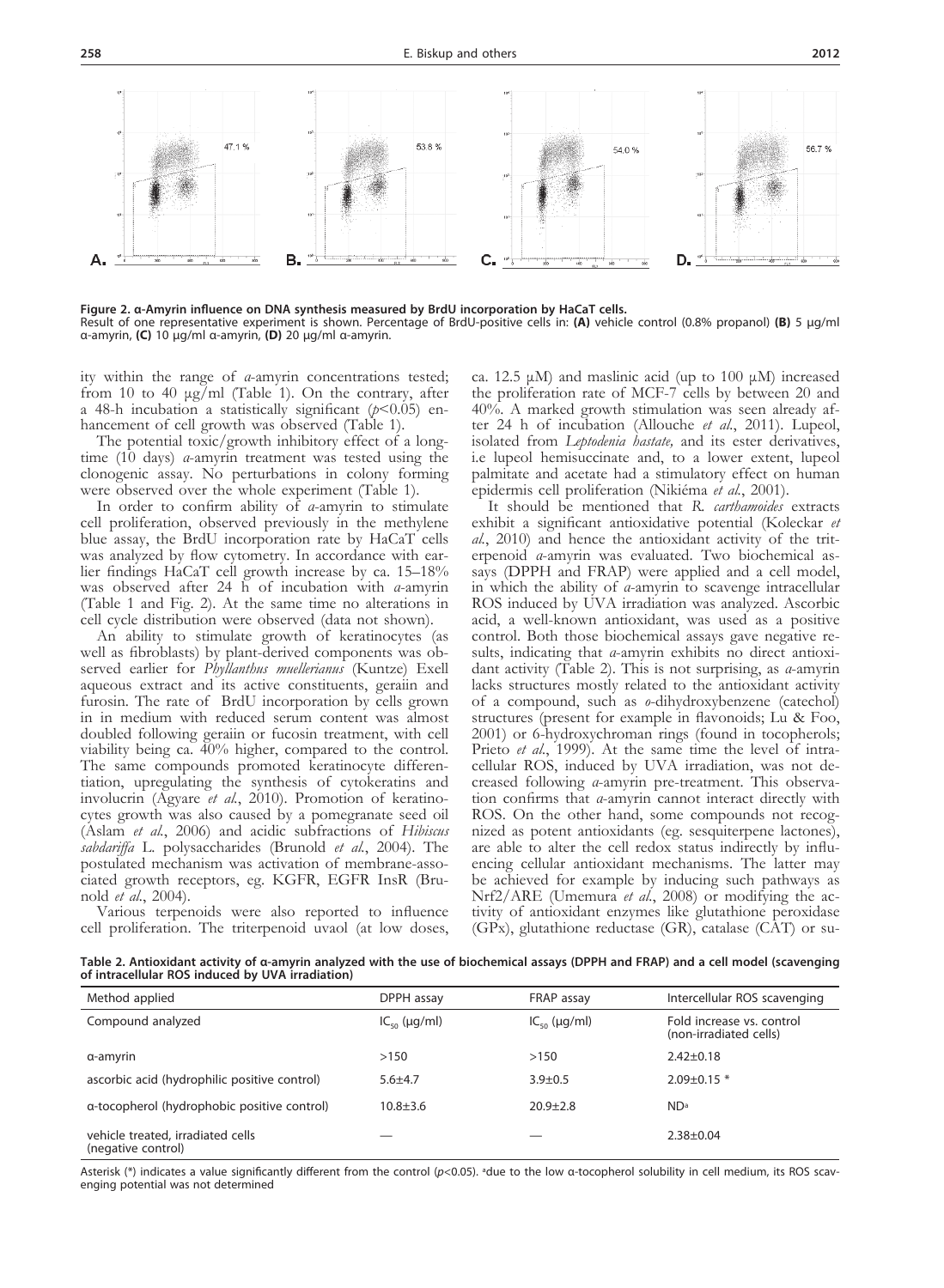peroxide dismutase (SOD) (Jodynis-Lieber *et al.*, 2000). These aspects of *α*-amyrin activity, however, require further examination.

A number of plant compounds, including some terpenoids (eg. certain dicyanoterpenoid derivatives or triterpene saponines), have been found to protect eukaryotic cells against damage caused by UVB radiation (Cai *et al.*, 2008; Dinkova-Kostova *et al.*, 2008). Therefore in the next set of experiments we tried to find out if *α*-amyrin could also exhibit such capacity. First, we assessed the ability of *a*-amyrin to limit the number of cyclo-pyrimidine dimers (CPDs) formed as a consequence of UVB treatment. Secondly, we analyzed apoptosis induction, measured as caspase  $3/7$  activation resulting from exposing cells to UVB. The obtained data indicate that *α*-amyrin failed to decrease CPDs formation whether the cells were collected immediately after irradiation (analysis of direct, passive protection, usually attributed to light absorption) or 24 hours later (analysis of indirect in- volvement in repair mechanisms; data not shown).

Similarily, *a*-amyrin did not prevent apoptosis induced by UVB radiation when cells were pretreated with *<sup>α</sup>*-amyrin before irradiation or when it was added imme- diately after UVB treatment. An about four-fold increase of caspase 3/7 activity was observed in cells exposed to UVB versus non-irradiated cells: respectively, 3.65±0.21, 3.67 $\pm$ 0.39 and 3.61 $\pm$ 0.22 for the vehicle control (0.8% isopropanol), cells preincubated for 2 h with 20 μg/ml *<sup>α</sup>*-amyrin and cells treated with 20 μg/ml *α*-amyrin di- rectly after irradiation.

**Summarizing**, *α*-amyrin induced proliferation rate of fore it is an interesting candidate for use in cosmetic in-<br>dustry as an agent promoting wound healing and skin regeneration. However, more detailed analysis should be performed in order to further examine the mechanism of its action and its cellular targets, effect on cell dif- ferentiation markers expression, as well as the effect on other cell lines. At the same time it was demonstrated that *α*-amyrin has no apparent antioxidant activity nor does it protect against UVB light.

#### **Acknowledgements**

Financial support was provided by the Ministry of Research and Higher Education, Poland. Projects: DS 8200-4-0085-9 and 3566/B/P01/2007/33.

#### **References**

- Agyare C, Lechtenberg M, Deters A, Petereit F, Hensel A (2011) Ellagitannins from *Phyllanthus muellerianus* (Kuntze) Exell.: Geraniin and furosin stimulate cellular activity, differentiation and collagen synthesis of human skin keratinocytes and dermal fibroblasts. *Phytomedicine* **18:** 617–624.
- Akihisa T, Kojima N, Kikuchi T, Yasukawa K, Tokuda H, T Masters E, Manosroi A, Manosroi J (2010) Anti-inflammatory and chemopreventive effects of triterpene cinnamates and acetates from shea fat. *J Oleo Sci* **59**: 273–80.
- Allouche Y, Warleta F, Campos M, Sánchez-Quesada C, Uceda M, Beltrán G, Gaforio JJ (2011) Antioxidant, antiproliferative, and proapoptotic capacities of pentacyclic triterpenes found in the skin of olives on MCF-7 human breast cancer cells and their effects on DNA damage. *J Agric Food Chem* **59**: 121–130.
- Anaya AL, Mata R, Sims JJ, González-Coloma A, Cruz-Ortega R, Guadaño A, Hernández-Bautista BE, Midland SL, Ríos R, Gómez-Pompa A (2003) Allelochemical potential of *Callicarpa acuminata*. *J Chem Ecol* **29**: 2761–2776.
- Aslam MN, Lansky EP, Varani J (2006) Pomegranate as a cosmeceutical source: pomegranate fractions promote proliferation and procollagen synthesis and inhibit matrix metalloproteinase-1 production in human skin cells. *J Ethnopharmacol* **103**: 311–318.
- Babior BM (1984) The respiratory burst of phagocytes. *J Clin Invest* **73**: 599–601.
- Barros FW, Bandeira PN, Lima DJ, Meira AS, de Farias SS, Albuquerque MR, Santos HS, Lemos TL, de Morais MO, Costa-Lotufo LV, Pessoa Cdo Ó (2011) Amyrin esters induce cell death by apoptosis in HL-60 leukemia cells. *Bioorg Med Chem* **19**: 1268–1276.
- Benzie IF, Strain JJ (1996) The ferric reducing ability of plasma (FRAP) as a measure of "antioxidant power": the FRAP assay. *Anal Biochem* **239**: 70–76.
- Biskup E, Szynklarz B, Kumirska J, Golebiowski M, Stepnowski P and Lojkowska E (2007) Comparison of biological activity and composition of extracts from *Rhaponticum carhamoides* grown on Polish and Siberian plantations. *Planta Med* **73**: 909.
- Biskup E, Lojkowska E (2009) Evaluation of biological activities of *Rhaponticum carthamoides* extracts. *J Med Plants Res* **3**: 1092–1098.
- Boukamp P, Petrussevska RT, Breitkreutz D, Hornung J, Markham A, Fusenig NE (1988) Normal keratinization in a spontaneously immortalized aneuploid human keratinocyte cell line. *J Cell Biol* **106**: 761–771.
- Brunold C, Deters A, Knoepfel-Sidler F, Hafner J, Müller B, Hensel A (2004) Polysaccharides from *Hibiscus sabdariffa* flowers stimulate proliferation and differentiation of human keratinocytes. *Planta Med* **70**: 370–373.
- Cai BX, Luo D, Lin XF, Gao J (2008) Compound K suppresses ultraviolet radiation-induced apoptosis by inducing DNA repair in human keratinocytes. *Arch Pharm Res* **31**: 1483–1488.
- Chaturvedula VS, Schilling JK, Miller JS, Andriantsiferana R, Rasamison VE, Kingston DG (2004) New cytotoxic terpenoids from the wood of Vepris punctata from the Madagascar Rainforest. *J Nat Prod* **67**: 895–898.
- Chobot V, Buchta V, Jahodárová H, Pour M, Opletal L, Jahodár L, Harant P (2003) Antifungal activity of a thiophene polyine from *Leuzea carthamoides*. *Fitoterapia* **74**: 288–290.
- Chung IM, Kim MY, Park SD, Park WH, Moon HI (2009) In vitro evaluation of the antiplasmodial activity of *Dendropanax morbifera* against chloroquine-sensitive strains of *Plasmodium falciparum*. *Phytother Res* **23**: 1634–1637.
- Dinkova-Kostova AT, Jenkins SN, Wehage SL, Huso DL, Benedict AL, Stephenson KK, Fahey JW, Liu H, Liby KT, Honda T, Gribble GW, Sporn MB, Talalay P (2008) A dicyanotriterpenoid induces cytoprotective enzymes and reduces multiplicity of skin tumors in UV-irradiated mice. *Biochem Biophys Res Commun* **367**: 859–865.
- Faurschou A, Gniadecki R, Calay D, Wulf HC (2008) TNF-alpha impairs the S-G2/M cell cycle checkpoint and cyclobutane pyrimidine dimer repair in premalignant skin cells: role of the PI3K-Akt pathway. *J Invest Dermatol* **128**: 2069–2077.
- Holanda Pinto SA, Pinto LM, Guedes MA, Cunha GM, Chaves MH, Santos FA, Rao VS (2008) Antinoceptive effect of triterpenoid alpha,beta-amyrin in rats on orofacial pain induced by formalin and capsaicin. *Phytomedicine* **15**: 630–634.
- Jodynis-Liebert J, Murias M, Błoszyk E (2000) Effect of sesquiterpene lactones on antioxidant enzymes and some drug-metabolizing enzymes in rat liver and kidney. *Planta Med* **66**: 199–205.
- Kehrer JP (1993) Free radicals as mediators of tissue injury and disease. *Crit Rev Toxicol* **23**: 21–48.
- Koleckar V, Brojerova E, Rehakova Z, Kubikova K, Cervenka F, Kuca K, Jun D, Hronek M, Opletalova V, Opletal L (2010) *In vitro* antiplatelet activity of flavonoids from *Leuzea carthamoides*. *Drug Chem Toxico*l **31**: 27–35.
- Konczak-Islam I, Yoshimoto M, Hou DX, Terahara N, Yamakawa O (2003) Potential chemopreventive properties of anthocyanin-rich aqueous extracts from in vitro produced tissue of sweetpotato (*Ipo-*
- *moea batatas* L.). *J Agric Food Chem* **51**: 5916–5922. Lee J, Jung E, Lee J, Huh S, Kim J, Park M, So J, Ham Y, Jung K, Hyun CG, Kim YS, Park D (2007) *Panax ginseng* induces human Type I collagen synthesis through activation of Smad signaling. *J Ethnopharmacol* **109**: 29–34.
- Leewenburgh C, Hansen P, Shaish A, Holloszy JO i Heinecke JW (1998) Markers of protein oxidation by hydroxyl radical and reactive
- nitrogen species in tissues of aging rats. *Am J Physiol* **274**: 453–461. Lu Y, Foo Y (2001) Antioxidant activities of polyphenols from sage
- (*Salvia officinalis*). *Food Chem* **75**: 197–202. Melo CM, Carvalho KM, Neves JC, Morais TC, Rao VS, Santos FA, Brito GA, Chaves MH (2010) Alpha,beta-amyrin, a natural triterpenoid ameliorates L-arginine-induced acute pancreatitis in rats. *World J Gastroenterol* **16**: 4272–4280.
- Miliauskas G, van Beek TA, de Waard P, Venskutonis RP, Sudhölter EJ (2005) Identification of radical scavenging compounds in *Rhaponticum carthamoides* by means of LC-DAD-SPE-NMR. *J Nat Prod* **68**: 168–172.
- Müller K i Gürster D (1993) Hydroxyl radical damage to DNA sugar and model membranes induced by anthralin (dithranol). *Biochem Pharmacol* **46**: 1695–1704.
- Nikiéma JB, Vanhaelen-Fastré R, Vanhaelen M, Fontaine J, De Graef C, Heenen M (2001) Effects of antiinflammatory triterpenes isolated from *Leptadenia hastata* latex on keratinocyte proliferation. *Phytother Res* **15**: 131–134.